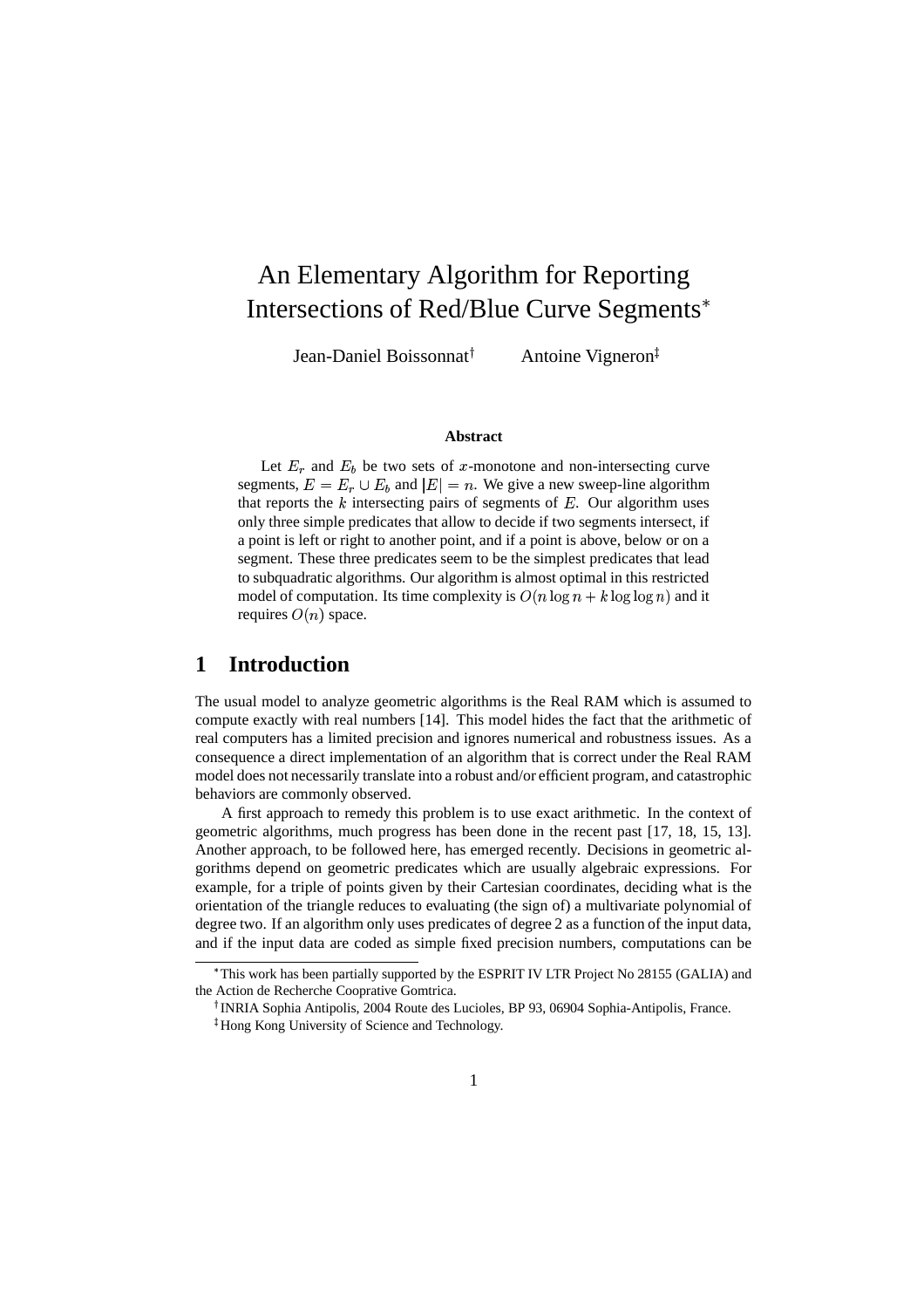done exactly using the native double precision hardware of the computer. The degree of an algorithm is therefore related to the precision required to run an algorithm using exact arithmetic. This motivates the design of efficient algorithms of low degree. Reducing the degree of the algorithms will reduce the number and the complexity of the degenerate configurations, make the algorithms more elementary and more general, reduce the amount of numerical computations, which is usually quite a large fraction of the total execution time especially if multi-precision computing is invoked, and possibly also refrain the use of complicated data structures resulting in low space requirements. However, reducing the degree of an algorithm may increase its time complexity in the Real RAM model. Following Liotta et al. [12], we consider the degree of the predicates as an additional measure of the complexity of problems and algorithms, and intend to elucidate the relationship between time-complexity and degree of the predicates. Related research can be found in Knuth's seminal work [11] and in some recent papers [**?**, 3, 9].

In this paper, we consider the problem of reporting the  $k$  intersecting pairs among a set of  $n$   $x$ -monotone curve segments. We address the red/blue case, where this set is partitioned into two subsets of non intersecting segments. This problem can be solved in optimal  $O(n \log n + k)$  time [1, 5, 8]. However these algorithms use predicates of high degree, e.g. to compare the abscissae of two intersection points or to locate an intersection point with respect to a vertical slab. These predicates have a degree and an algebraic complexity that are usually higher than the intersection predicate : this is in particular the case for line segments and circle segments [3]. Our algorithm only uses the intersection predicate and two other simple predicates : the predicate that sorts two points by abscissae, and the predicate that says if a point is below, on, or above a segment. In particular, we do not compute the arrangement nor the trapezoidal map of the segments. Moreover, the predicates we use do not say anything about the number or the positions of the intersection points, and the time complexity of these algorithms depends only on the number of intersecting pairs of segments, not the number of intersection points (differently from the other non trivial algorithms [1, 2, 5, 7, 8]).

The time complexity of our algorithm is  $O(n \log n + k \log \log n)$ , which is close to optimal, and it uses optimal space  $O(n)$ . This result generalizes a similar result for the case of pseudo-segments, i.e. segments that intersect in at most one point [3].

Recently, T. Chan has independently obtained a different algorithm that uses a segmenttree [6]. Its time-complexity is  $O(n \log n + k \log_{2+k/n} n)$  and it uses  $O(n+k)$  space. We note that this time bound is better than ours for  $k = \Omega(n^{1+\epsilon})$  but worse for  $k =$  $O(n \text{ polylog } n)$ .

### **2 The problem**

A curve segment is *x*-monotone if it is the graph of a partially defined univariate continuous function (i.e. any vertical line intersects such a segment in at most one point). Let  $E =$  $E_r \cup E_b$  be a set of *n* x-monotone curve segments such that no two segments of  $E_r$  (resp.  $E<sub>b</sub>$ ) intersect. The problem is to report the  $k$  pairs of segments of  $E$  that intersect.

Let s and  $s'$  be two segments of  $E$  and let  $p$  and  $q$  be two endpoints of some segments of E, not necessarily of s or  $s'$ .  $x(p)$  and  $y(p)$  denote the coordinates of p, and  $s(x)$  denotes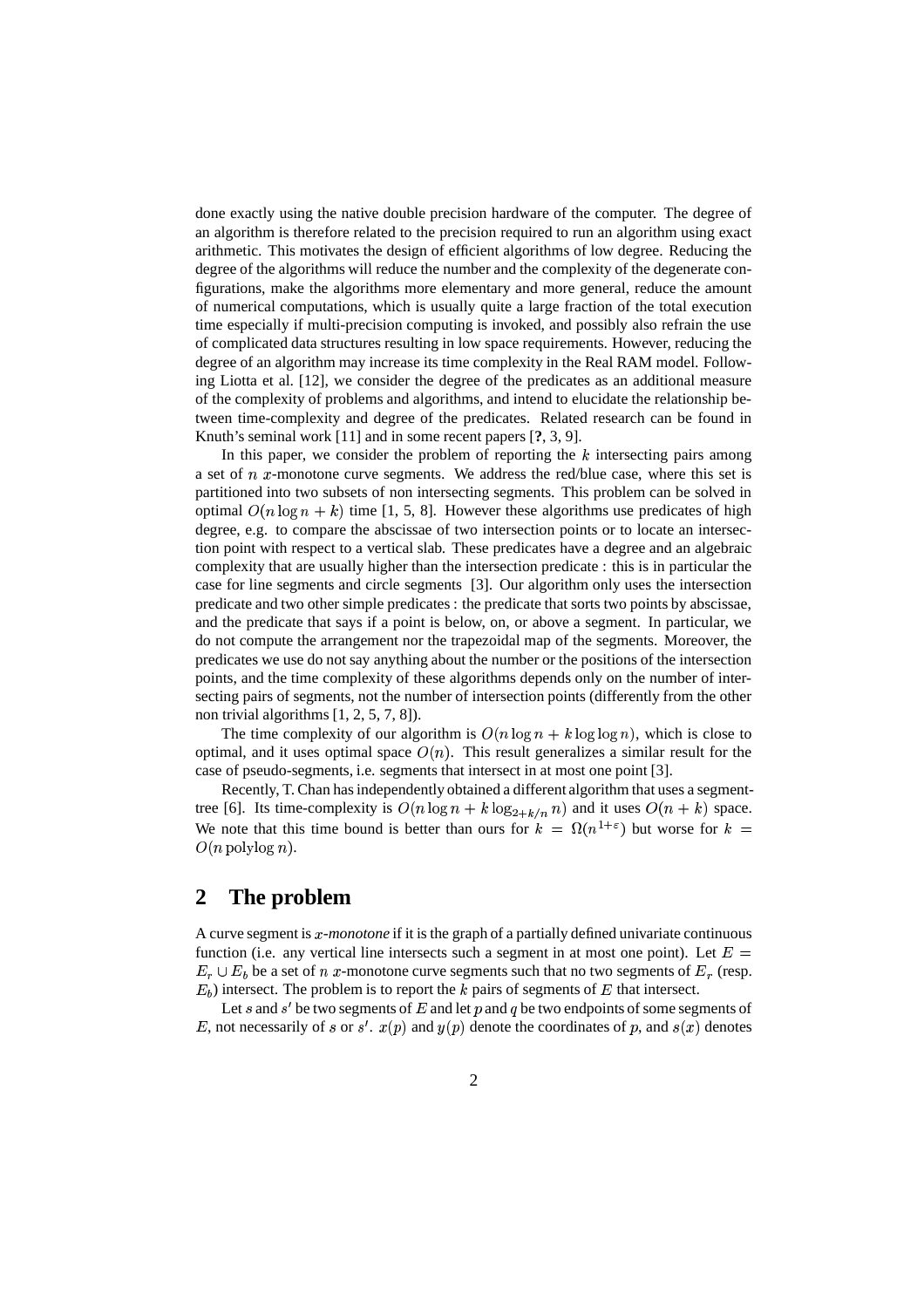the point of  $s$  whose abscissa is  $x$  (if such a point exists). We consider the following predicates :

**Predicate 1:**  $s \cap s' \neq \emptyset$ **Predicate 2:**  $x(p) \leq x(q)$ **Predicate 3:**  $y(p) \leq y(s(x(p)))$ **Predicate 4:**  $y(s(x(p))) \leq y(s'(x(p)))$ **Predicate 5:**  $\exists x \in [x(p), x(q)]$  such that  $s(x) = s'(x)$ 

Predicate 1 is mandatory. Predicate 2 allows to sort the endpoints. Predicate 3 tells whether an endpoint lies above or below a segment. Predicate 4 provides the order of two segments along a vertical line passing through an endpoint. Predicate 5 checks whether two segments intersect within a vertical slab defined by two endpoints.

We do not specify a precise representation for the segments, which may depend on the application. For example, the function associated with a segment may be given explicitly together with the interval where it is defined, or the function may be given implicitly as the algebraic function of degree d that interpolates  $d+1$  given points (including the endpoints of the segment). Other representations are also possible. The degrees of the predicates clearly depend on the chosen representation. In the table below (see also [3, 10]), the degrees of Predicates 2-5 are given for line segments represented by the coordinates of their endpoints, for half-circles defined by centers, radii plus a boolean (to distinguish between the upper and the lower arc), for circle segments defined by three points (including the two endpoints of the segment), and for curves defined by a polynomial equation  $y = f(x)$ . Observe that the predicates are ordered by increasing degrees in all those cases. However, this order may be different for some other types of segments. For instance, for half-circles defined by three non  $x$ -extreme points, the degree of Predicate 2 is 20 while the degree of Predicate 3 is only 4.

| Predicate | degree  |        |          |                   |
|-----------|---------|--------|----------|-------------------|
|           | line    | half   | circle   | pol. of<br>degree |
|           | segment | circle | segment  |                   |
|           |         |        | 3 points |                   |
|           |         |        | 12       |                   |
|           |         |        |          |                   |
|           |         |        |          |                   |
|           |         |        | 12       |                   |

Our algorithm only requires predicates 1, 2 and 3 while other non-trivial algorithms [1, 2, 5, 7, 8]) make use of our five predicates. Thus they have higher algebraic degree when we consider line segments, half circles or circles defined by three points.

# **3 Algorithm**

In this section,  $e_b$  (resp.  $e_r$ ) denotes a blue (resp. red) segment, i.e.  $e_b \in E_b$  and  $e_r \in E_r$ . We will prove the following result: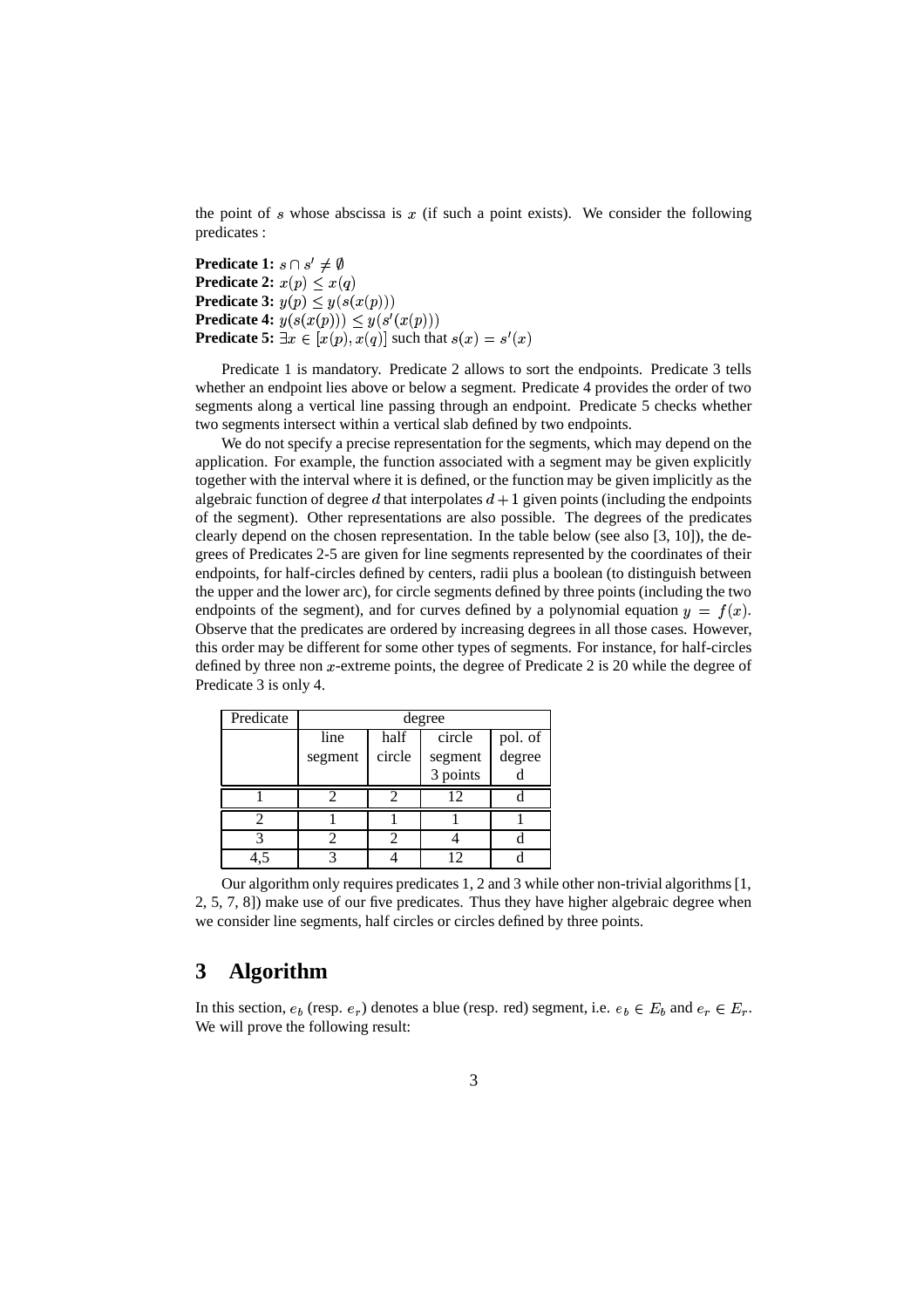**Theorem 1** The red-blue curve segment intersection problem can be solved in  $O(n \log n + \frac{1}{n})$  $k \log \log n$ ) time and  $O(n)$  space using predicates  $1, 2$  and  $3.$ 

We present a new plane sweep algorithm for this problem. A vertical sweep line moves across the plane from left to right. When it reaches an endpoint – a sweep *event*, some data structures are updated and intersections can be reported. At any time, we only consider *active* segments, which are the segments that cross the sweep line.

**Definition 1** *A good pair (see figure 1) consists of a blue and a red intersecting segments, denoted respectively*  $e_b$  *and*  $e_r$ , *such that the left endpoint of*  $e_b$  *is above*  $e_r$  *and on the right of the left endpoint of . A bad pair is an intersecting pair that is not a good pair.*

In the following subsections, we describe an algorithm that reports the *good* pairs. The other intersections are reported by the same algorithm after exchanging the orientation of the y-axis or the colors of the segments. The algorithm to be described is therefore applied four times.

#### **3.1 Data structures**

The idea is to report the good pairs while pushing the blue segments downwards. Each blue segment is stored in a set  $U(e_r)$  for some active red segment  $e_r$ . The set of segments in  $U(e_r)$  will be maintained during the sweep. It consists of the blue segments that cannot be pushed down because they are blocked either by  $e_r$  or by the lowest segment of  $U(e_r)$ .

The above/below relationship within  $E_b$  (resp.  $E_r$ ) is a partial order, which is a total order when restricted to active segments. This relation can be extended to all the pairs  $(e, e')$  of non-intersecting segments, in which case *e* is *below*  $e'$  is denoted by  $e < e'$ , and  $e \leq e'$  denotes  $e \leq e'$  or  $e = e'$ . We will maintain the ordered list of the active red segments in a balanced search tree just like in Chan's algorithm [5] for red-blue segments. In order to deal with boundary cases, we will introduce an additional red segment  $e_{\infty}$  that is minimum with respect to our order and will always be considered active.

For each blue segment  $e_b$ , we associate a red segment  $l(e_b)$ . We will require that the three following properties remain satisfied during the course of the algorithm :

**Property** 1 As the plane is swept,  $l(e_b)$  can only decrease with respect to the vertical order *of red segments.*

**Property 2** *The good pairs consisting of a blue segment and the red segments lying above*  $l(e_b)$  *have been reported previously (see figure 3).* 

**Property 3** A blue segment  $e_b$  can only intersect  $e_r \leq l(e_b)$  to the right of the sweep line *(see figure 1).*

Property 1 will be used in the analysis of our algorithm to show that an intersecting pair is reported at most once. It formalizes the idea that we "push" the blue segments downwards as the plane is swept. The next two properties will help to prove the correctness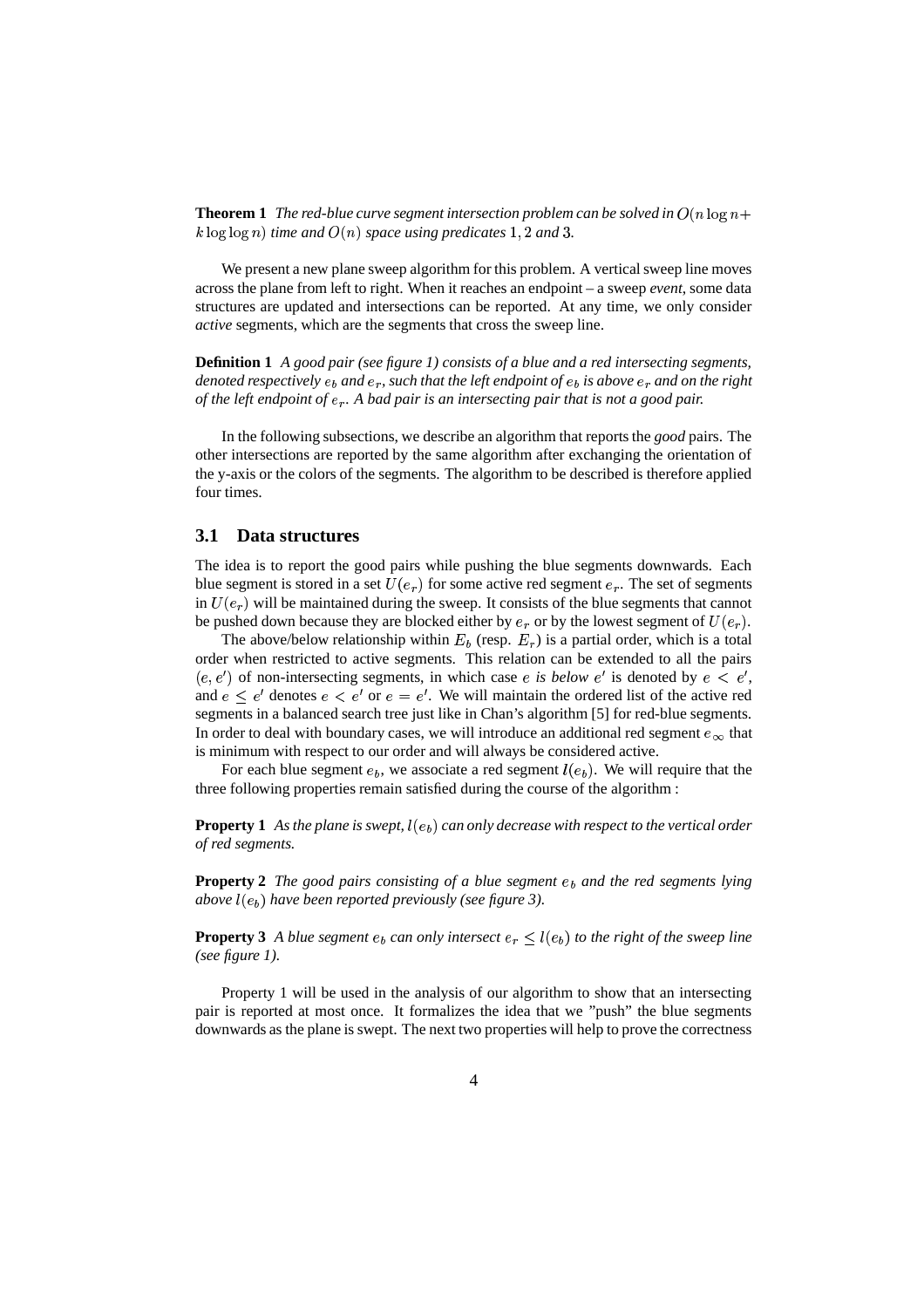

Figure 1:  $U(e_r)$  and a good pair

of the algorithm since they imply that, when the sweep line reaches the right endpoint of a segment, all the good pairs involving that segment have been reported.

For each active red segment  $e_r$ , we denote by  $U(e_r)$  the set of all active blue segments  $e_b$  such that  $l(e_b) = e_r$ .  $U(e_r)$  is stored in a mergeable heap data structure, that is a data structure that allows union, minimum extraction and deletion (e.g. a binomial heap). The underlying order is the vertical order of active red segments along the sweep line. Note that we shall not maintain  $l(e_b)$  explicitly, as it is not clear whether we can do it within the same time bounds. Its value can be retrieved from the heaps  $U(e_r)$ . For any red segment  $e_r$ , the set  $U(e_r)$  satisfies the following property:

**Property 4** If  $U(e_r) \neq \emptyset$ , then its minimum does not intersect  $e_r$  and is above  $e_r$  (see *figure 1).*

However, the sets  $U(e_r)$  do not have any simple monotonicity property. For example, if  $e_r$  is below  $e'_r$ , then  $U(e_r)$  may be entirely above  $U(e'_r)$  or they may be interlaced (see figure 2).



Figure 2:  $U(e_r)$  is above  $U(e'_r)$ .

Properties 1, 2, 3, and 4 will be the invariants of our algorithm. First we note that they are maintained between two events of the sweep. Indeed, no change in our data structure is performed between two events of the sweep, so properties 1, 2 and 4 are not affected. For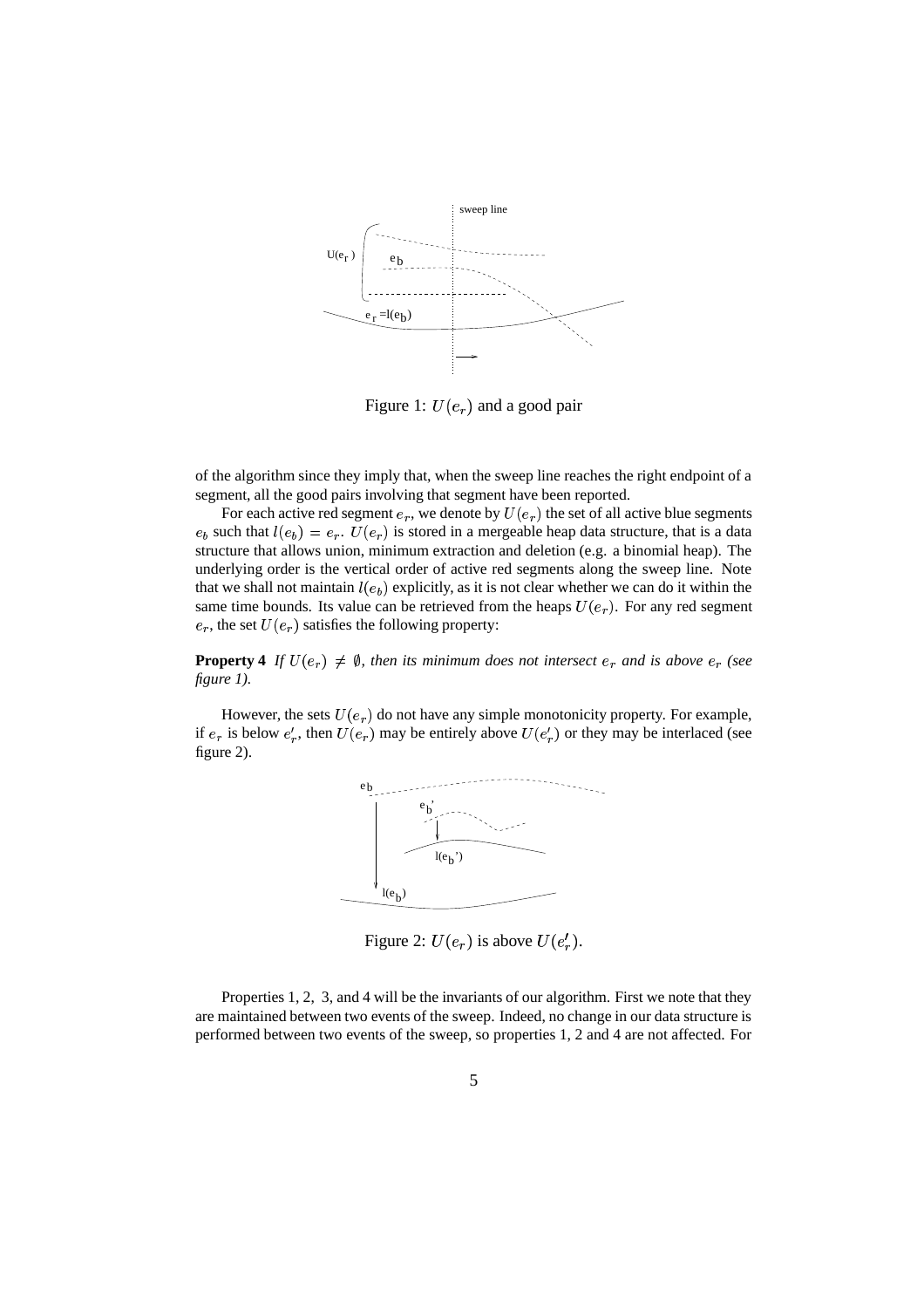all  $e_b \in U(e_r)$ , Property 4 ensures that the intersection of  $e_b$  with the sweep line remains above  $e_r$  until the next event is reached, so Property 3 is preserved as well.

#### **3.2 Handling the events**

We distinguish four kinds of events depending whether the sweep line reaches a left or a right endpoint of a segment, and whether the segment is red or blue. Each event corresponds to the insertion, the deletion of a blue or a red segment. We will now explain in detail how these events are handled while maintaining our invariants.

#### **3.2.1 Inserting a red segment**

When the sweep line reaches a left endpoint of a red segment  $e_r$ ,  $e_r$  is just inserted in the list of active red segments and the heap  $U(e_r)$  is initialized as an empty set. Our invariants are obviously maintained. Note that Property 2 holds because it only deals with *good* pairs. This is where this notion is crucial.

#### **3.2.2 Inserting a blue segment**

When the sweep line reaches the left endpoint of a blue segment  $e<sub>b</sub>$ , we first determine the red segment  $e_r$  that lies just below the endpoint. If  $e_b$  does not intersect  $e_r$ , then it is inserted in  $U(e_r)$ . Otherwise, we report this intersecting pair and repeat the same process with the active red segment that is below  $e_r$  until we reach a red segment that does not intersect  $e_b$ , which will eventually happen since  $e_{\infty} < e_b$ .



Figure 3: Insertion of  $e_b$ .

This procedure can be written in the following way, where  $e_r - 1$  denotes the active red segment that lies immediately below  $e_r$ .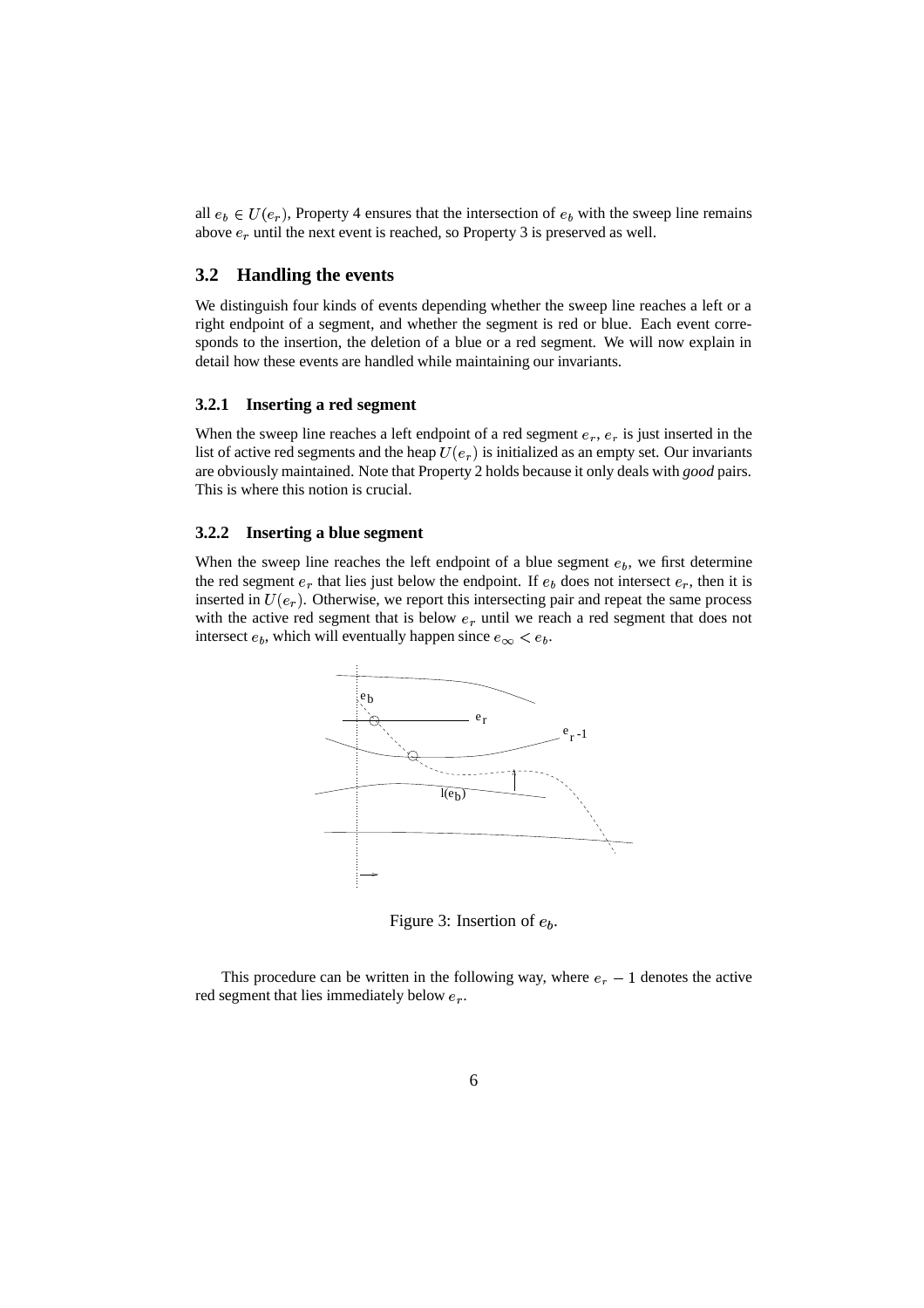```
Insert(e_b, e_r)while e_b intersects e_rreport the intersection
e_r \leftarrow e_r - 1Insert e_b in U(e_r)
```
The intersections between  $e<sub>b</sub>$  and the red segments that are below the left endpoint of  $e_b$  and above  $l(e_b)$  have been reported, therefore Property 2 holds for  $e_b$ . We note that here  $e_b$  is above  $l(e_b)$  which shows that Property 3 and Property 4 are maintained.

#### **3.2.3 Removing a red segment**

Now suppose the sweep line reaches the right endpoint of a red segment  $e_r$ . We denote by m the minimum of  $U(e_r)$ . If m intersects  $e_r - 1$ , then report the intersection, try again with  $e_r-2,\ldots$ , until a segment  $e_r-j$  is found that does not intersect m. Then m is moved from  $U(e_r)$  to  $U(e_r - j)$ , and we start again with the new minimum of  $U(e_r)$ . Otherwise, if does not intersect  $e_r$ , we simply merge  $U(e_r)$  and  $U(e_r - 1)$  thus maintaining Property 4.

The procedure is as follows (**Insert** is the procedure we described in the previous section).

> while  $m = \min(U(e_r))$  intersects  $e_r - 1$ report the intersection extract  $m$  from  $U(e_r)$  $\mathbf{Insert}(m, e_r - 2)$ - &% - &  &

Bad pairs may be reported during this operation, we just discard them by comparing the coordinates of the left endpoints.

Two kinds of blue segments are dealt with at this step, the ones that will be merged into  $U(e_r - 1)$  and the others. For the first category we already mentioned that Property 4 is maintained, it is easy to see that the other invariants are maintained as well. A blue segment of the second category is handled by a call to **Insert** $(m,e_r - 2)$ , which implies that properties 1 and 2 are maintained. By property 4 the intersection of  $e<sub>b</sub>$  with the sweep line is above  $e_r$ , so it will be above the new segment  $l(e_b)$ , and since  $e_b$  does not cross it, it means that Property 3 and Property 4 hold.

#### **3.2.4 Removing a blue segment**

Suppose now that the sweep line reaches the right endpoint of a blue segment  $e<sub>b</sub>$  and let  $e_r = l(e_b)$ . As we said before,  $l(e_b)$  can be obtained from the mergeable heap data structure that stores the sets  $U(\cdot)$ .

If  $e_b$  is not the minimum of  $U(e_r)$ , we just remove it. Otherwise, we still remove  $e_b$ from  $U(e_r)$ , but then we need to check whether the new minimum m of  $U(e_r)$  intersects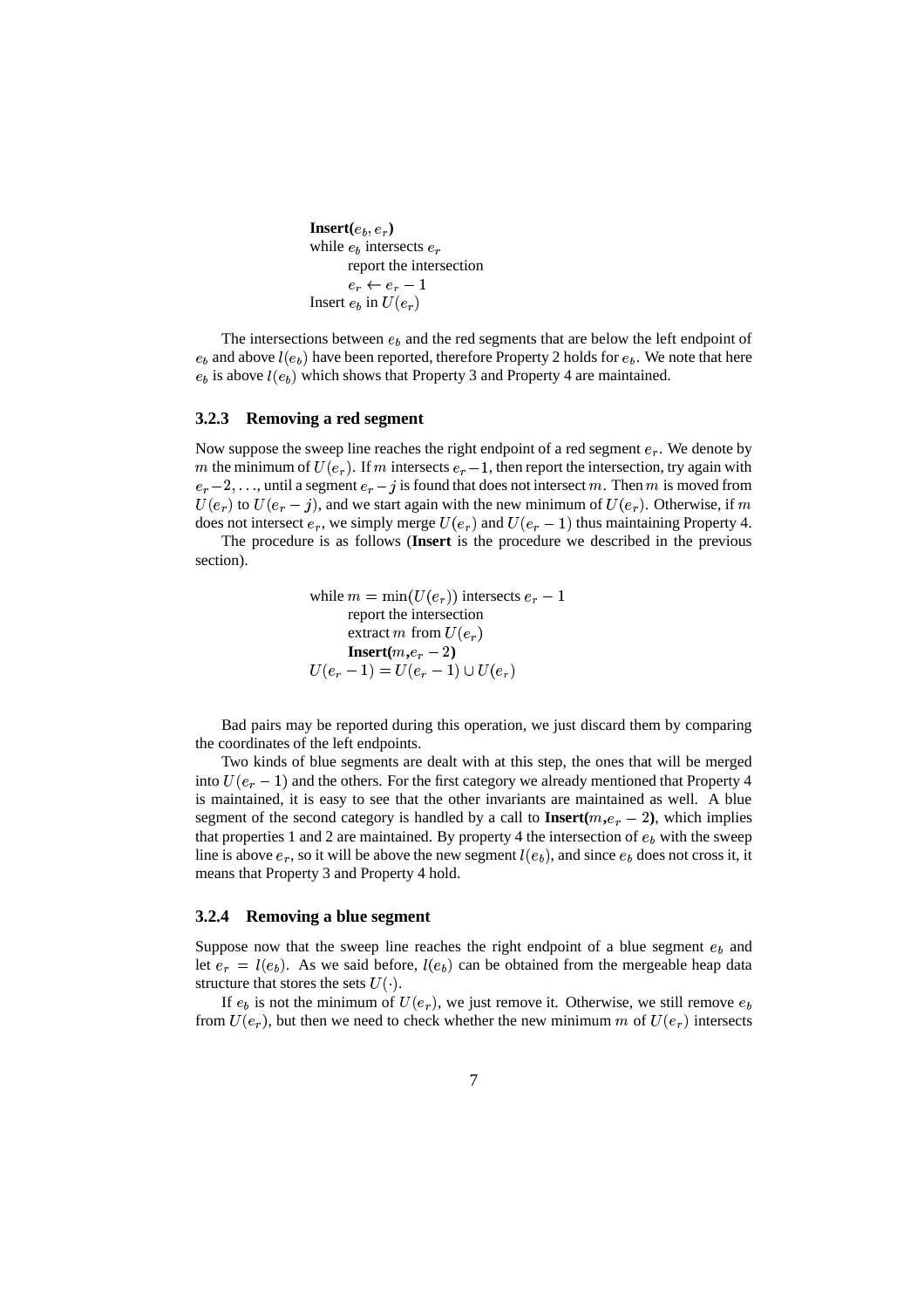$e_r$ . If it does, we push it downwards by running the procedure **Insert** $(m, e_r - 1)$ , then repeat the whole process with the new minimum until it does not intersect  $\epsilon_r$ , so that Property 4 remains true. It follows that the other invariants are maintained as well.

> extract  $e_k$  from  $U(e_n)$ while  $m = \min(U(e_r))$  intersects  $e_r$ report this intersection extract  $m$  from  $U(e_r)$  $\mathbf{Insert}(m, e_r -1)$

Once again, this procedure may report bad pairs but this can be fixed by a simple test.

#### **3.3 Proof of correctness**

Let us consider a good pair  $(e_r, e_b) \in E_r \times E_b$ . We assume that the sweep line has just reached the right endpoint of  $e_r$  or  $e_b$ , whichever comes first. By Property 3 we know that  $l(e_b) < e_r$ . Then Property 2 shows that our intersection has been reported previously.

#### **3.4 Analysis**

Maintaining the ordered red segments list takes  $O(n \log n)$  time. Localizing an endpoint or removing it takes  $O(\log n)$  time. The other parts of the algorithm take one mergeable heap operation for each event or reported intersection.

We first observe that an intersection cannot be reported twice. Let  $e_r$  and  $e_b$  be two intersecting segments. After reporting their intersection once,  $l(e_b) < e_r$ . Moreover, Property 1 states that  $l(e_b)$  can only go down the list of red active segments, and we never test the intersection between  $e_h$  and a segment that lies above  $l(e_h)$ . Altogether, that means that our algorithm runs in  $O(n \log n + kh)$  time if h is the time required to perform a heap operation.

Plainly, we can implement the sets  $U(e_r)$  with binomial heaps [?] so that  $h = O(\log n)$ . We can do better if we first pre–sort the blue segments, and then implement our algorithm using range–restricted mergeable heaps [?]. This leads to  $h = O(\log \log n)$  and an overall running time  $O(n \log n + k \log \log n)$ .

#### **3.5 Degenerate cases**

Since this algorithm is elementary, we only need to consider a few degenerate cases which turn out to be very easy to handle. Two kinds of degeneracy may occur: either two endpoints have the same abscissa or an endpoint lies on a curve.

The first case can be solved by extending the partial order on endpoints abscissae to any total order. The order should be the same for each one of the four plane sweeps we perform, for otherwise some intersecting pairs of segments would never be good.

If a point lies on a segment, we just consider that it is above the segment during two sweeps and below the segment during the two sweeps with the y-axis reversed.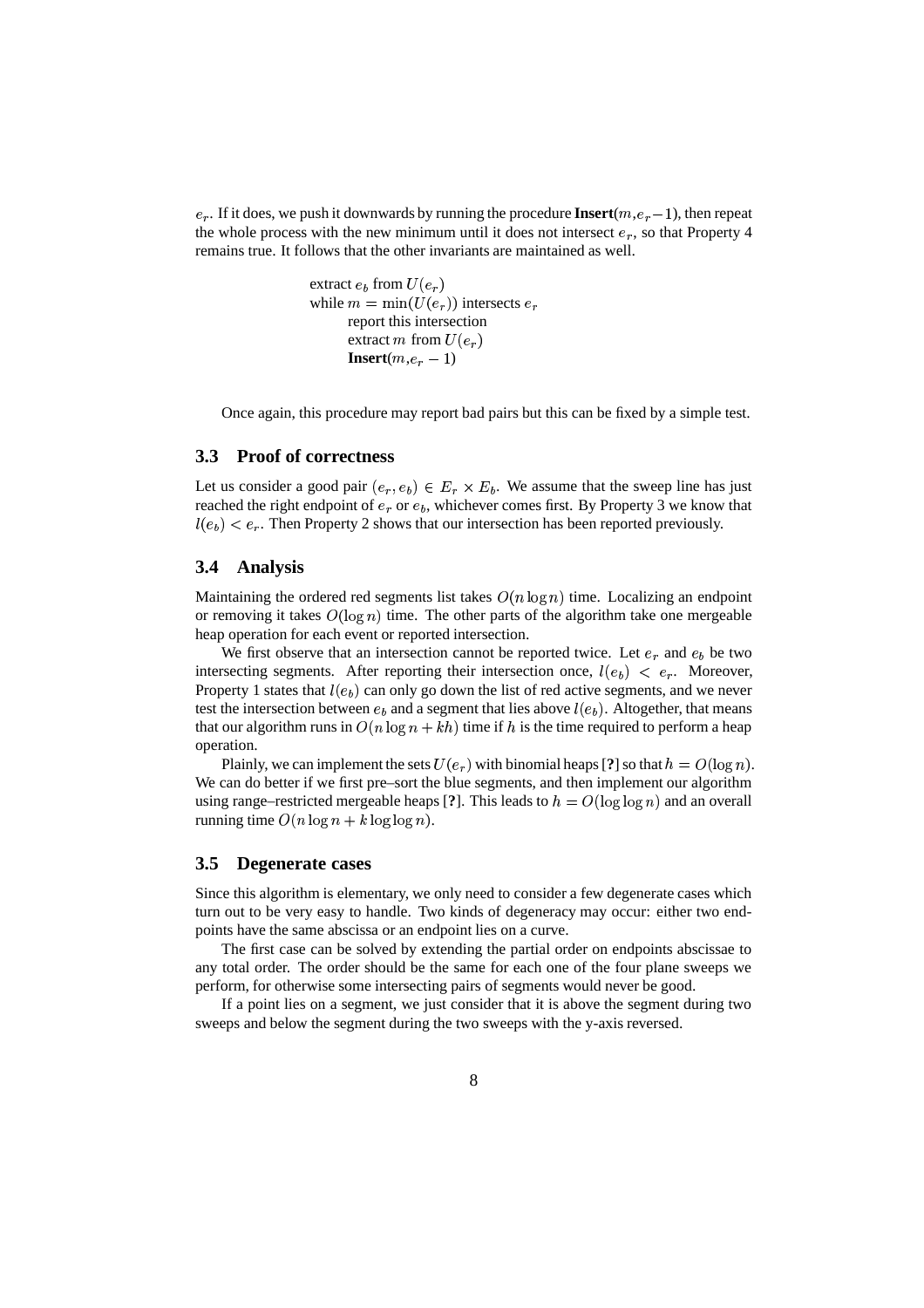Our algorithm can be easily generalized to the case where segments of the same color are allowed to share endpoints, whose main application is map overlay. We only need to consider the segments without their endpoints when we define their vertical order.

# **4 Conclusion**

Given a set of general  $x$ -monotone segments, we have presented an algorithm to report the pairs of red-blue segments that intersect. Our algorithm uses only three simple predicates that allow to decide if two segments intersect, if a point is left or right to another point, and if a point is above, below or on a segment. These three predicates seem to be the simplest predicates that lead to subquadratic algorithms. Our algorithm is almost optimal in this restricted model of computation.

Interestingly, the time complexity of our algorithm depends on the number of pairs of intersecting segments, not on the number of intersection points. In particular, our algorithm works even if the segments intersect infinitely many times.

We conclude with some open problems. First, can we remove the  $\log \log n$  factor in our time complexity results ?

The  $\Omega(n\sqrt{k} + n \log n)$  lower bound holds for general curve segments. It has been possible to do better for line segments [3]. Can we also do better for other special curve segments such as circle segments.

In this paper, we have restricted our attention to  $x$ -monotone segments. This may be a restriction when the points with a vertical tangent are difficult to compute. This is in particular the case for circles defined by three points where the predicate that compares -extreme points has degree 20 while the intersection predicate has degree 12 only.

# **Acknowledgments**

The authors wish to thank an anonymous referee who suggested the use of range–restricted mergeable heaps.

# **References**

- [1] Ivan J. Balaban. An optimal algorithm for finding segment intersections. In *Proc. 11th Annu. ACM Sympos. Comput. Geom.*, pages 211–219, 1995.
- [2] J. L. Bentley and T. A. Ottmann. Algorithms for reporting and counting geometric intersections. *IEEE Trans. Comput.*, C-28(9):643–647, September 1979.
- [3] J-D. Boissonnat and J. Snoeyink. Efficient algorithms for line and curve segment intersection using restricted predicates. *Comput. Geom. Theory Appl.*, 16(1), 2000.
- [4] Jean-Daniel Boissonnat and Franco P. Preparata. Robust plane sweep for intersecting segments. *SIAM J. Comput.*, to appear.